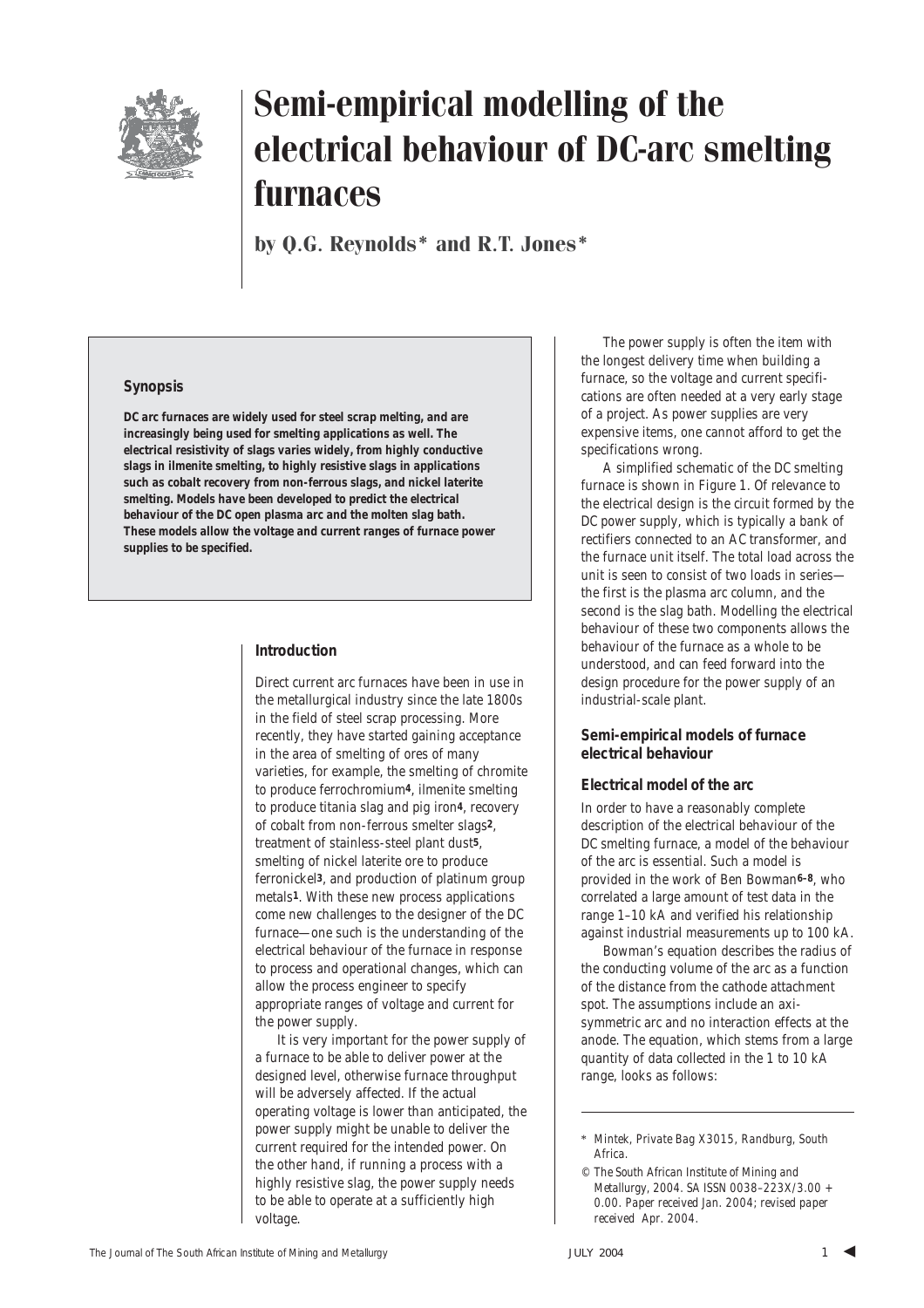

**Figure 1—Schematic of a DC smelting furnace**





**Figure 2—Plasma arc geometry, showing variables used in modelling**

$$
\frac{r_a}{r_k} = A + B \exp\left(-\frac{z}{5r_k}\right) \tag{1}
$$

Equation [1] shows the functional dependence of the arc radius, *ra*, on *z*, which is the distance from the cathode surface.  $r_k$ , the radius of the arc at the cathode surface, is determined by the value of the cathode-spot current density,  $j_k$ , estimated by Bowman to be 3.5 kA/cm<sup>2</sup>. A and B are constants in Bowman's model, with the values of 3.2 and -2.2 respectively.

Assuming a parabolic distribution of electrical conductivity along the arc's radius, the arc shape function allows the arc voltage to be obtained by integration. Several empirical

constants of Bowman's, along with a single variable parameter, the average arc resistivity, appear in the arc voltage expression. Variation of the arc resistivity then allows the model to be fitted to pilot or industrial plant data. The integration required is: 2

$$
V = \rho_a \cdot \sqrt{I} \cdot \sqrt{\frac{j_k}{\pi}} \cdot \int \left(\frac{r_k}{r_a}\right)^2 dZ
$$
  

$$
Z = \frac{z}{r_k}
$$
 [2]

Where:

 $\rho_a$  = average arc resistivity through conducting section of arc column, Ω cm

 $I =$  current, kA

 $r_a$  = arc radius, cm (from Equation [1])

The final result of this integration is a nonlinear expression relating the arc's voltage to its length and current. Several examples are shown graphically in Figure 3.

#### *Electrical model of the slag bath*

The slag bath in a DC smelting furnace typically behaves as an ohmic conductor, unlike the arc which is extremely nonlinear. To model the bath's electrical behaviour with a fair degree of accuracy, a two-dimensional axisymmetric numerical model is used which describes the variation of the potential (voltage) through the bath. The model operates by solving Laplace's equation for potential.

$$
\frac{1}{r}\frac{\partial}{\partial r}r\frac{\partial V}{\partial r} + \frac{\partial^2 V}{\partial z^2} = 0
$$
 [3]

This partial differential equation governs the potential distribution in a material of uniform electrical conductivity, and is solved numerically using a finite-volume method on a non-uniform mesh. Details of the general numerical method used can be found in Reference 10. The geometry used is shown in Figure 4.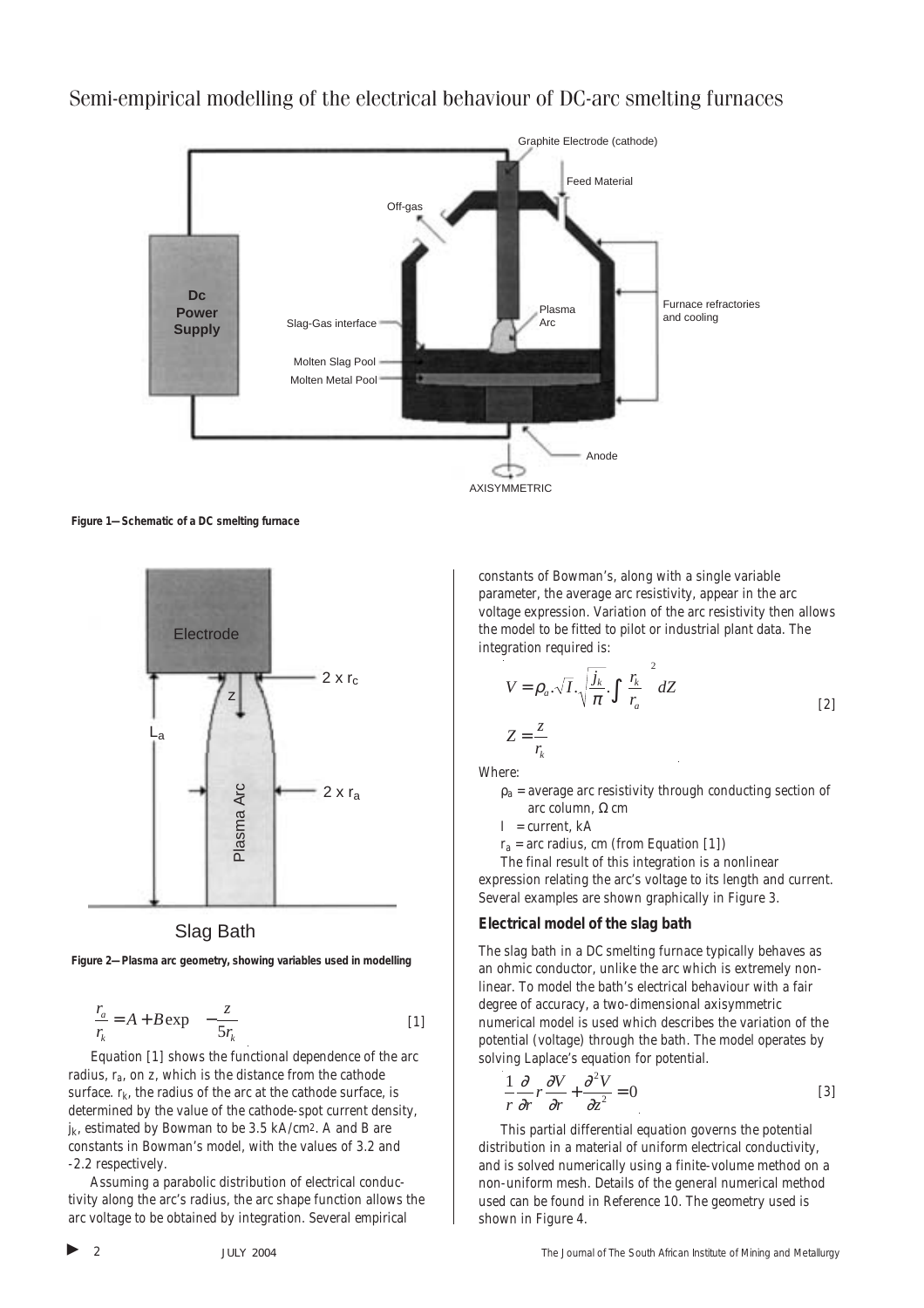

**Figure 3—Graph showing variation of arc voltage with current and arc length according to Bowman model (examples shown are for** ρ**a=0.0175** Ω **cm)**



**Figure 4—Geometry of axisymmetric furnace bath**

The section A-B is parabolic in shape, representing the zone in which the plasma arc attaches electrically to the surface of the slag, and the physical depression formed by the impinging plasma gases. The current (specified in the model) is applied as a potential-gradient boundary condition across this surface. The section B-C is the upper surface of the liquid bath and is taken to be electrically insulating. The section C-D is the furnace wall, also assumed to be electrically insulating. D-E is the interface between the metal pool and the slag bath, which is taken to be at ground or anode voltage, V=0. E-A is the centerline of the furnace.

In order to calculate the dimensions of the arc attachment depression, an empirical correlation given by Maecker**6** for the thrust generated by an electromagnetic arc as a function of its current is used. Since the potential-theory model uses a parabolic shape to represent the depression generated by the arc jet, its volume and hence mass of slag displaced may be easily calculated and equated to the impinging thrust force. This gives a relationship between the diameter and depth of the depression at a given current, effectively eliminating one parameter. The remaining parameter is able to be calculated

if one knows the approximate ratio of diameter to depth for the depression. This ratio has been determined via extensive photographic work conducted at Mintek**9** to be of the order of  $6:1$ 

This ratio is fairly pivotal in the behaviour of the potential theory model of the slag bath, and as it is a largely empirical number, some further comments are justified. The shape of the depression is affected by two factors—the hydrodynamic stability of the liquid slag in which it is formed, and the motion of the plasma arc. A large body of experimental and theoretical work exists in the field of gas jets impinging on liquid surfaces**11**, and all of this work suggests that a ratio less than 1:1 for the depression shape would be unsustainable. In addition, the fact that the arc itself is constantly in very rapid motion over the surface of the slag means that the thrust it produces is 'smeared' over a larger area than just the diameter of the jet. The number of 6:1 provides a good empirical fit to the electrical data while remaining consistent with both the theoretical understanding of arc and gas jet behaviour and the photographic evidence gathered on pilot furnaces operating in the range of 1–10 kA.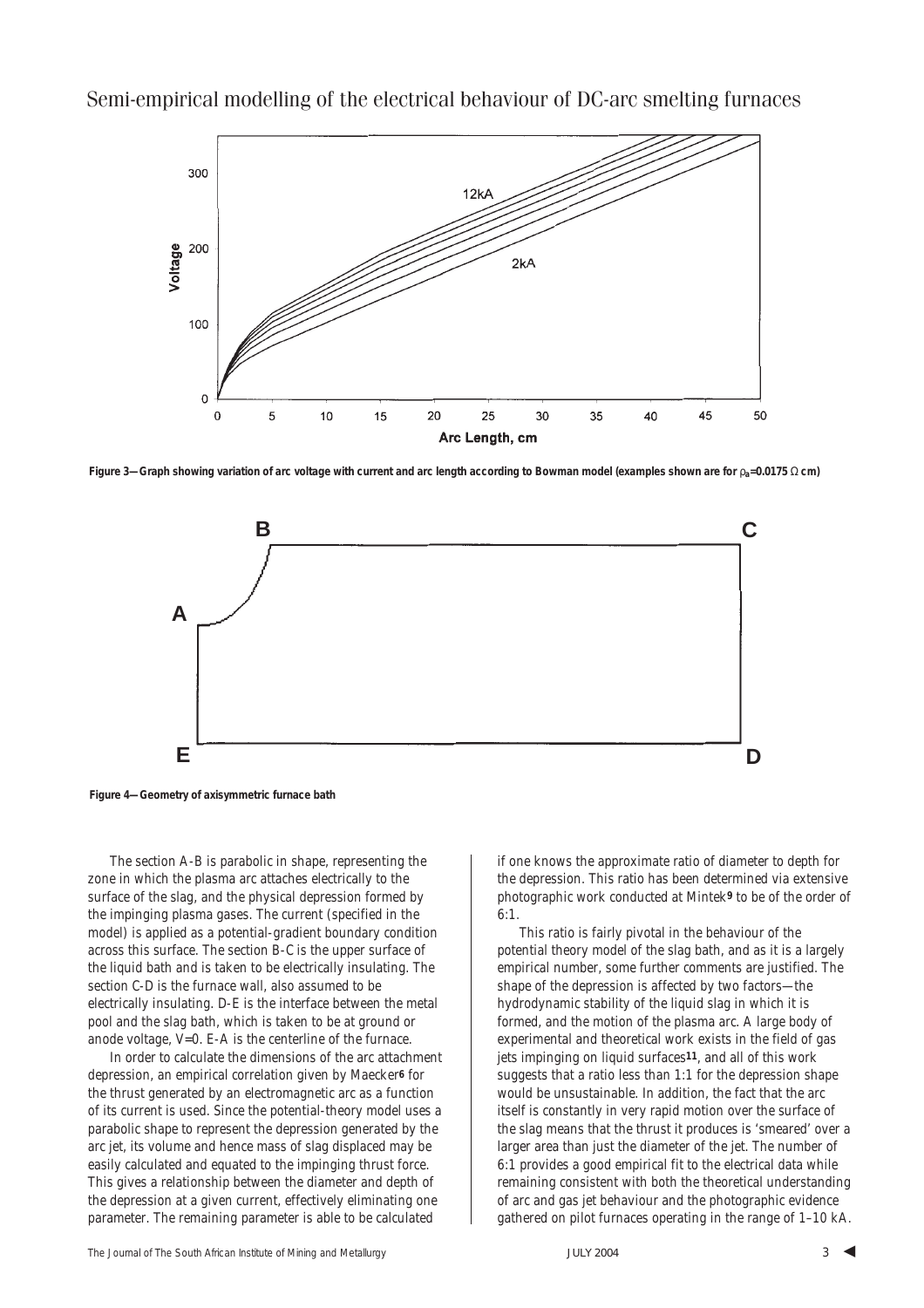Video photography of arcs in much larger furnaces (50–80 kA) suggests qualitatively similar behaviour to furnaces of smaller size, lending support to the idea that the 6:1 ratio may be consistent over a large range of scales.

A simple analysis of the sensitivity of the models to the diameter to depth ratio for an example furnace is shown in Figure 5.

#### *Non-ohmic behaviour of the DC-arc furnace*

The design of DC power supplies for the steel melting industry often makes use of the assumption that the furnace has an approximately constant resistance. This of course leads to a directly proportional relationship between voltage and current. In traditional circuit models, the DC arc is also often presented as a constant-voltage device, showing no dependence on current at all. In contrast to this, our modelling and experimental work has shown that a DC smelting furnace is a more nonlinear type of conductor. Figure 6 shows the relationship between voltage and current for a range of different arc lengths according to the models developed above.

#### **Data gathering and analysis**

#### *Arc characteristic tests*

On a pilot plant furnace, arc characteristic tests are typically performed by measuring the system voltage with the power on, and with the electrode at various known heights above the surface of the slag bath. The test may be performed with feed on or off, and shows the behaviour of the voltage drop in the electric arc as a function of its length. Typical precision for measurements of the electrode position are of the order of one to two millimetres on our control systems, and as a potential source of error is negligible.

Analysis of data from such a test is possible in terms of Equation [2], if one assumes an average representative arc resistivity ρ*<sup>a</sup>* for the arc plasma. The full equation for voltage is somewhat ungainly, and is presented in Equation [4].

$$
V_a = \frac{I\rho_a}{m\pi} \left[ \frac{-\frac{1}{a^2 + ab} + \frac{1}{a^2 + ab \cdot \exp(mL_a)} + \frac{I\phi}{m\pi} \left[ \frac{\ln(a+b)}{a^2} + \frac{mL_a}{a^2} - \frac{\ln(a+b) \exp(mL_a)}{a^2} \right] \right]
$$
 [4]



**Figure 5—Plot of furnace voltage vs. depression shape ratio for an example pilot-scale DC-arc furnace (5 kA current, 2 m internal diameter, 30 cm slag depth, 20 cm arc length, 1.0** Ω **cm slag resistivity, and 0.0175** Ω **cm arc resistivity)**



**Figure 6—Plot of furnace voltage vs. current for an example pilot-scale DC-arc furnace (2 m internal diameter, 30 cm slag depth, 1.0** Ω **cm slag resistivity, and 0.0175** Ω **cm arc resistivity)**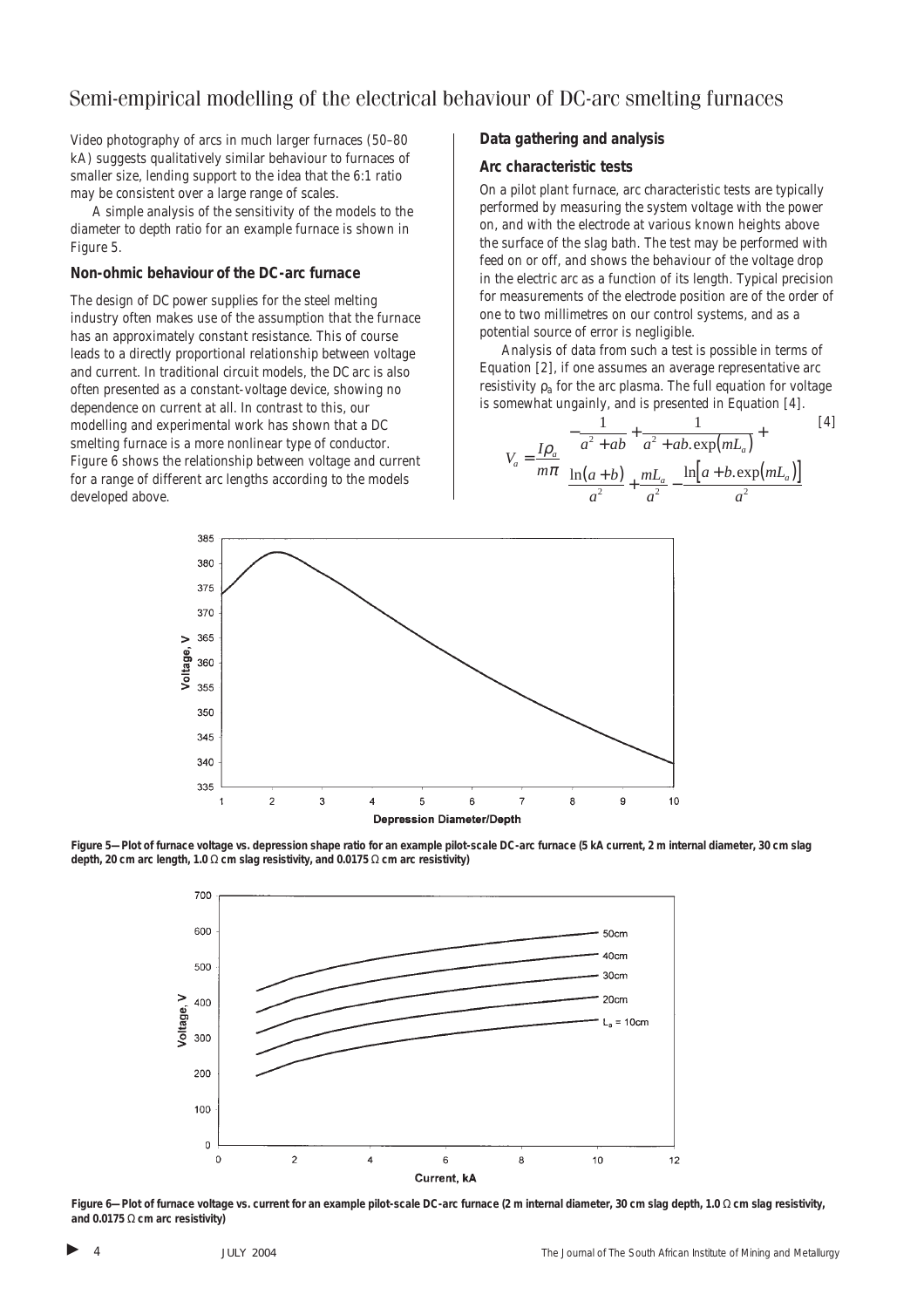$$
a = Ar_k \tag{4a}
$$

$$
b = Br_k \tag{4b}
$$

$$
m = -\frac{1}{5r_k} \tag{4c}
$$

The interesting features of the equation are that it has a nonlinear initial portion followed by linear behaviour as the arc length  $L_a$  increases. Since  $L_a$  and  $r_k$  are positive, the asymptotic relationship between arc length and voltage as *La* becomes large is more amenable to analysis, and is:

$$
V_{a,L_a \to \infty} = \frac{I \rho_a}{m \pi} \left[ \frac{1}{a^2 + ab} + \frac{1}{a^2} + \frac{\ln(a+b)}{a^2} + \frac{I \ln(a+b)}{a^2} + \frac{I \ln(a+b)}{a^2} \right]
$$
 [5]

Taking the derivative of this expression gives the asymptotic slope of a voltage - arc length diagram, which is seen to be:

$$
\left. \frac{dV_a}{dL_a} \right|_{L_a \to \infty} = \frac{I \rho_a}{\pi a^2} \tag{6}
$$

Following from the definition of  $a$  and  $r_k$ , this simplifies to:

$$
\left. \frac{dV_a}{dL_a} \right|_{L_a \to \infty} = \frac{\rho_a j_k}{A^2}
$$
 [7]

Since the arc tests performed at Mintek are carried out at constant current, the bath voltage (which is primarily a function of current-determined geometry) can be taken as constant for the duration of a test. Thus the asymptotic slope will be unaffected by whether the value plotted is the total voltage or the arc voltage, and the plasma resistivity for a particular process or condition may be calculated directly by the fitting of a straight line to the measured data above a certain arc length (see Figure 7).

#### *Slag dip tests*

For information concerning the model for the slag bath, one or more sets of slag dip data are generated on the pilot-scale experiment by immersing the electrode into the slag layer to a known depth, with power on. Voltage at a range of immersion depths is then recorded. Since there is no arc present, and the geometry of both the end of the electrode and the slag bath is generally known, analysis using the numerical potential-theory solver described above (with slight modifications to the geometry A-B in Figure 4) is possible to permit calculation of the electrical resistivity, ρ*b*, of the slag.

An example of such an analysis is shown in Figure 8. This test was conducted on a process treating waste reverbatory furnace slags for environmental clean-up and the production of cobalt.

Knowing the slag resistivity allows the calculation of the bath voltage in an arcing scenario, from:

$$
V_b = \rho_b I K_c \tag{8}
$$

Here,  $K_C$  is the cell constant of the system, a parameter that includes all geometric effects contributing to the variation in potential across the furnace slag bath.  $K_C$  is calculated using the numerical potential-theory model, and multiplied by the slag resistivity and current in order to give the bath voltage for a particular scenario.

#### **Scale-up for design of industrial plants**

Once the various arc and slag resistivities for a particular process are available, either via the testing described above or from other sources, the electrical models may be used to design the power supply required for industrial-scale operation.

This is done as follows. The relevant variables in the electrical models for the operation of the furnace are the power, total voltage, current, and arc length. In our models, specifying the current and arc length (with all other physical properties and dimensions known) allows the calculation of



**Figure 7—Graph showing analysis of a set of arc test data (points) by fitting the Bowman arc model (solid line)**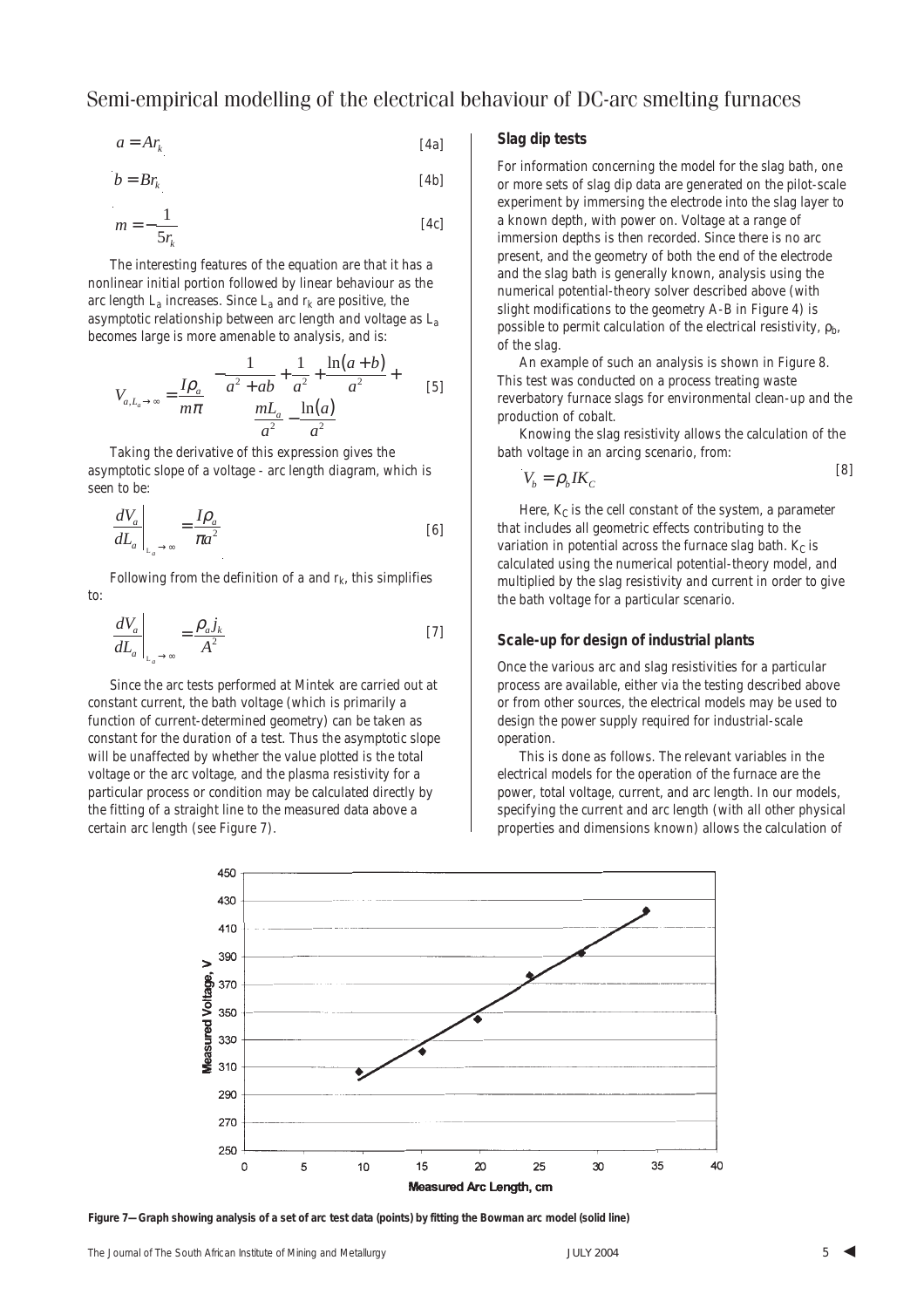

**Figure 8—Graph showing analysis of a set of slag dip test data (points) by fitting the potential-theory model (solid line)**



**Figure 9—P V design plot for an example DC arc furnace (10 m internal diameter, 50 cm slag depth, 1.0** Ω **cm slag resistivity, and 0.015** Ω **cm arc resistivity)**

the total voltage across the furnace and hence the total power dissipated in the unit. DC power supplies are generally specified based on the power and voltage they are expected to deliver, so in order to produce data of some use to the electrical design engineer, the relationship  $(P, V) = f(I, L_a)$ needs to be inverted and presented as  $(I, L_a) = f(1, V)$ .

For current, this is simple, due to the relationship:

$$
P = VI
$$
  

$$
I = \frac{P}{V}
$$
 [9]

For arc length, it is somewhat more complicated. At constant  $L_a$ , we have:

$$
V_a = f_1(I)
$$
  
\n
$$
V_b = f_2(I)
$$
\n[10]

where  $f_1$  is the Bowman arc voltage model, and  $f_2$  is the

potential-theory model of the slag bath. Current appears in the latter as the geometry of the arc attachment zone is dependent on arc thrust, and hence furnace current.

Total furnace voltage and power at constant arc length are thus seen to be parameterized by current:

$$
V = f_1(I) + f_2(I)
$$
  
\n
$$
P = [f_1(I) + f_2(I)]I
$$
\n[11]

These two relationships permit the plotting of a power vs. voltage graph. Figure 9 shows an example of one such plot.

For a real industrial design, uncertainties in many of the 'constant' variables such as slag depth and the various resistivities will generally result in several of the above diagrams being drawn. This enables best- and worst-case scenarios to be considered for the design specification of the power supply to be used on the furnace.